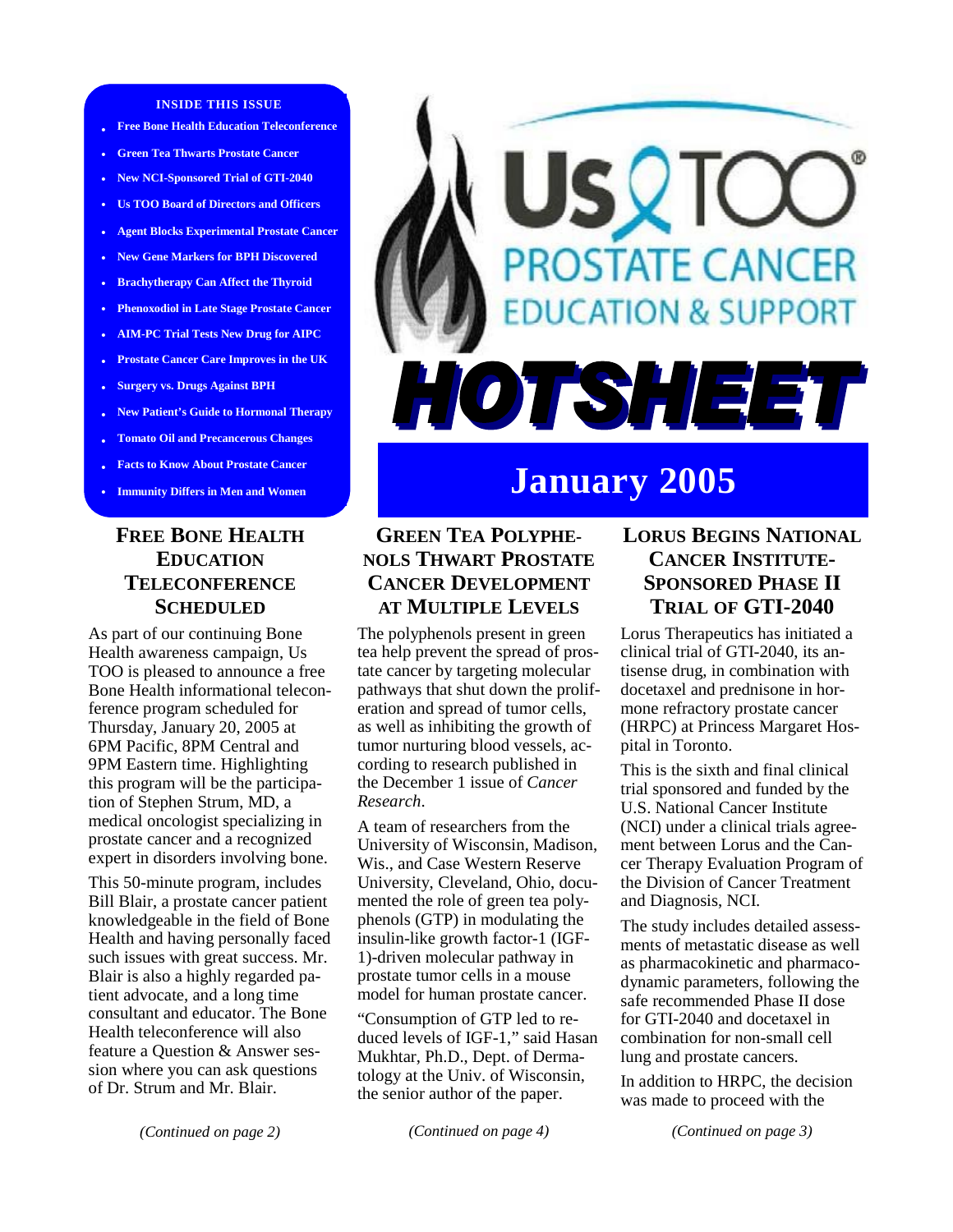#### **PROSTATE CANCER PATIENT SUPPORT 1-800-80-US TOO US TOO INTERNATIONAL**

#### **US TOO PUBLICATIONS**

In addition to the Hot Sheet, US TOO offers a FREE e-mail based service called NEWS You Can Use sponsored by Sanofi, providing updates on the latest prostate cancer related news. To subscribe or link to the archives, simply visit the Us TOO website www.ustoo.org.

Items contained in Us TOO publications are obtained from various news sources and edited for inclusion. Where available, a point-ofcontact is provided

References to persons, companies, products or services are provided for information only and are not endorsements. Readers should conduct their own research into any person, company, product or service and consult with loved ones and personal physician before deciding on **any** course of action.



COPYRIGHT 2004, *US TOO* INTERNATIONAL INC.

#### **NEW US TOO INTERNATIONAL BOARD OF DIRECTORS AND OFFICERS APPOINTED**

At the recent December 4, 2004 meeting of the Board of Directors important transition issues took place. First, the Board had to say farewell to Lew Musgrove who will be leaving the Board and retiring as Chairman at the end of this year. The Board did take time to recognize his efforts and gave him a special *"Thank You"* for his years of service and leadership.

To assure continued leadership the Board formally appointed a slate of new officers and four new members for the Board.

Joe Piper the Chair of the Board Membership Committee presented the recommendations to the Board after an intensive review of a long list of impressive candidates.

Acting on Joe's suggestion, the Board and staff will examine ways to utilize the assistance and talents of those we were not able to appoint at this time. The Board recognizes we are very fortunate to have had so many talented and motivated people seek these positions.

Chris Bennett from Illinois, Carl Frankel from Pittsburgh, Bill Palos from Illinois and Jim Raby from New Orleans will assume their new roles on January 1, 2005 and will attend orientation that month.

Also, reappointed to the Board were Greg Bielawski from Illinois, Don Lyman from Kentucky and Harry Pinchot from California.

The new Officers of the Board for 2005 are Jim Kiefert as Chairman from Washington state, Don Lynam as Vice-Chairman, Jo Ann Hardy as Secretary from Detroit and Greg Bielawski as Treasurer.

We plan to feature each of our 15 Members of the Board as we go this year, so look for information in future editions of the HotSheet.

### **ANTISOMA'S TELOMERE-TARGETING AGENT BLOCKS EXPERIMENTAL PROSTATE CANCER**

UK biotech company Antisoma said on Thursday new data showed that one of its telomere-targeting agents (TTA) rapidly blocks prostate tumor growth in a human xenograft model.

"While in untreated control animals tumors grew to lethal size within 10 days, animals given the TTA experienced a halt in tumor growth at around day 7 and survived to the experiment's end on day 25," the company said in a statement.

Antisoma's head of research, Lloyd Kelland, said: "What's really exciting about these TTAs is the speed of their anti-tumor effects. We're not having to wait for many rounds of cell division before the effects kick in, which was a major concern with earlier drugs that were pure telomerase inhibitors."

Clinical trials should begin by 2006, a company spokesman said.

*(Continued from page 1)* 

The teleconference is part of a broader campaign to bring greater awareness about the issue of bone health, especially as it relates to Prostate Cancer. In November, an excellent brochure about Bone Health was added to the Us TOO website's Resources/Downloads section and will soon be available in a printed version. Funding for this Bone Health program and brochure came from Novartis Oncology, and was produced in cooperation with the American Foundation for Urologic Disease (AFUD).

To participate in the "live" call, **dial 1-800-437-2398.** 

*Reuters Health, 4 November 2004* 

### **BONE HEALTH**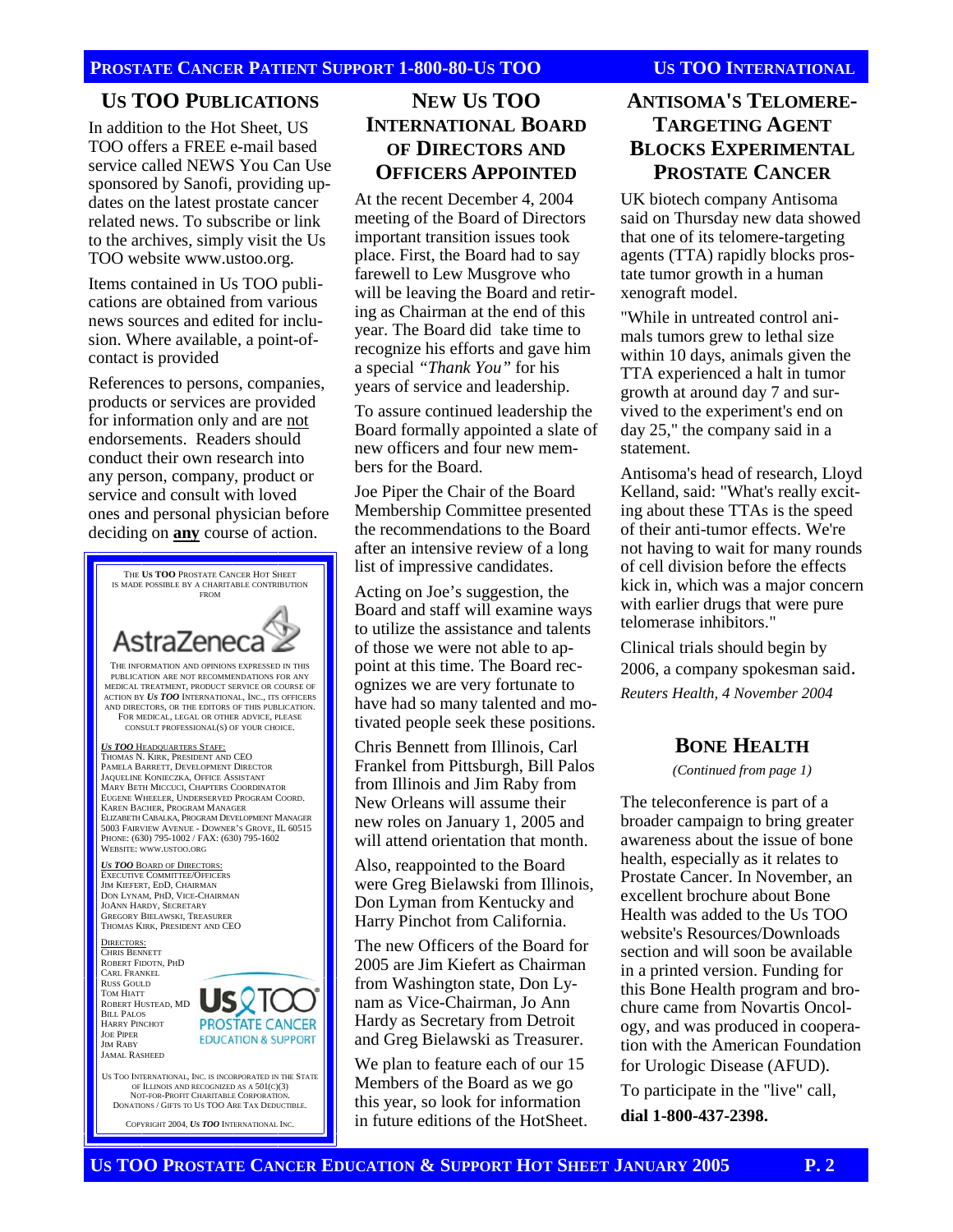### **HEALTH DISCOVERY CORPORATION ANNOUNCES DISCOVERY OF NEW GENE BIO-MARKERS FOR BPH**

Health Discovery Corporation (OTC Bulletin Board: HDVY) today announced the discovery of a new set of genetic biomarkers that are expected to lead to significant improvement in the diagnosis and treatment of Benign Prostatic Hyperplasia (BPH).

This set of newly discovered genetic biomarkers was able, with a high degree of accuracy, to separate BPH (Benign Prostatic Hyperplasia) from prostate cancer. These biomarkers were also shown to separate BPH from normal with a high degree of accuracy. This indicates that BPH is a disease with molecular characteristics of its own. This new discovery could be used to develop a new noninvasive diagnostic test for BPH, which does not yet exist, as well as a complementary type of therapy for patients with this disease.

BPH occurs in approximately 25% of men over the age of 40, 50% of men over the age of 60, 80% of men over the age of 80, and 90% of men over the age of 85. The enlargement often leads to obstruction of the urine flowing through the prostatic urethra.

Of the 9 million cases of BPH in the United States, 2 million receive drug therapy treatment while an additional 7 million are "watchful waiters," men who are waiting for new treatments. BPH is a common condition, representing a \$3 billion annual market in the United States alone.

Dr. Herbert Fritsche, Professor and Chief of Clinical Chemistry at M. D. Anderson Cancer Center stated, "This exciting new gene discovery could provide the vital information necessary to create a completely new drug to treat this extremely

common disease. In addition, this new set of gene biomarkers, discovered by Health Discovery Corporation, could provide a diagnostic test used to evaluate patients undergoing treatment for BPH."

Stephen D. Barnhill, M.D., Chairman and Chief Executive Officer of Health Discovery Corporation, commented, "I am very proud of the accomplishments of our scientists in this new biomarker discovery and look forward to beginning the validation and commercialization efforts necessary to create what could be the worlds first noninvasive test for the diagnosis of BPH."

Detailed information is available on the company web page at www. healthdiscoverycorp.com.

Health Discovery Corporation is a systems biology-oriented biomarker and pathway discovery company, which provides all aspects of First-Phase Biomarker Discovery<sup>sm</sup>. Health Discovery Corporation was established to produce more effective and cost effective diagnostic and drug discovery tools. Founded in September 2003, the Company is headquartered in Savannah, GA.

*Market Wire, 8 November 2004* 

#### **PROSTATE CANCER TREATMENT CAN AFFECT THYROID**

Tiny "seeds" containing radioactive iodine are often implanted in the prostate gland to treat cancer. Now, findings from a case report indicate that these seeds can break open and release the iodine, which is then absorbed by the thyroid gland, a key metabolism regulator .

Dr. Qin-Sheng Chen of the Cleveland Clinic Foundation and colleagues describe the patient in a report published in the November issue of the Journal of Urology.

The case patient's thyroid absorp-

tion was too low to be clinically important, Chen told Reuters Health. Nevertheless, "since more and more prostate cancer patients will be treated" with this type of treatment, increased rates of thyroid absorption are expected.

Chen and Dr. Henry F. Blair came across this case while performing routine tests to look for seed migration. Since late 2001, a total of 246 patients were evaluated and 23,184 seeds were implanted. Of these, 75 seeds were released in the urine and 25 migrated to the chest.

In the current case, the seeds became damaged in the prostate and released the iodine into the blood.

No other occurrences have been identified, but "in cases where the radiation dose to the thyroid is found to be significant, preventive medication -- such as iodine solution -- would be given to minimize possible complications," Chen said. By giving iodine solution, the thyroid gland is less likely to absorb the radioactive iodine released from the damaged seed.

*Reuters Health, 26 November 2004* 

### **GTI-2040**

*(Continued from page 1)* 

Phase II efficacy stage in the above study of GTI-2040 combined with docetaxel in non-small cell lung cancer. The median survival of patients with metastatic prostate cancer is only two to three years, and previously available therapies for HRPC have provided only palliative benefit. Consequently, there is dire need for new therapies.

The Phase II clinical trial in prostate cancer will establish the efficacy of a combination of GTI-2040, docetaxel and prednisone in HRPC patients with particular attention to the prostate specific antigen (PSA) response.

*FDA News Drug Pipeline Alert, 23 November 2004*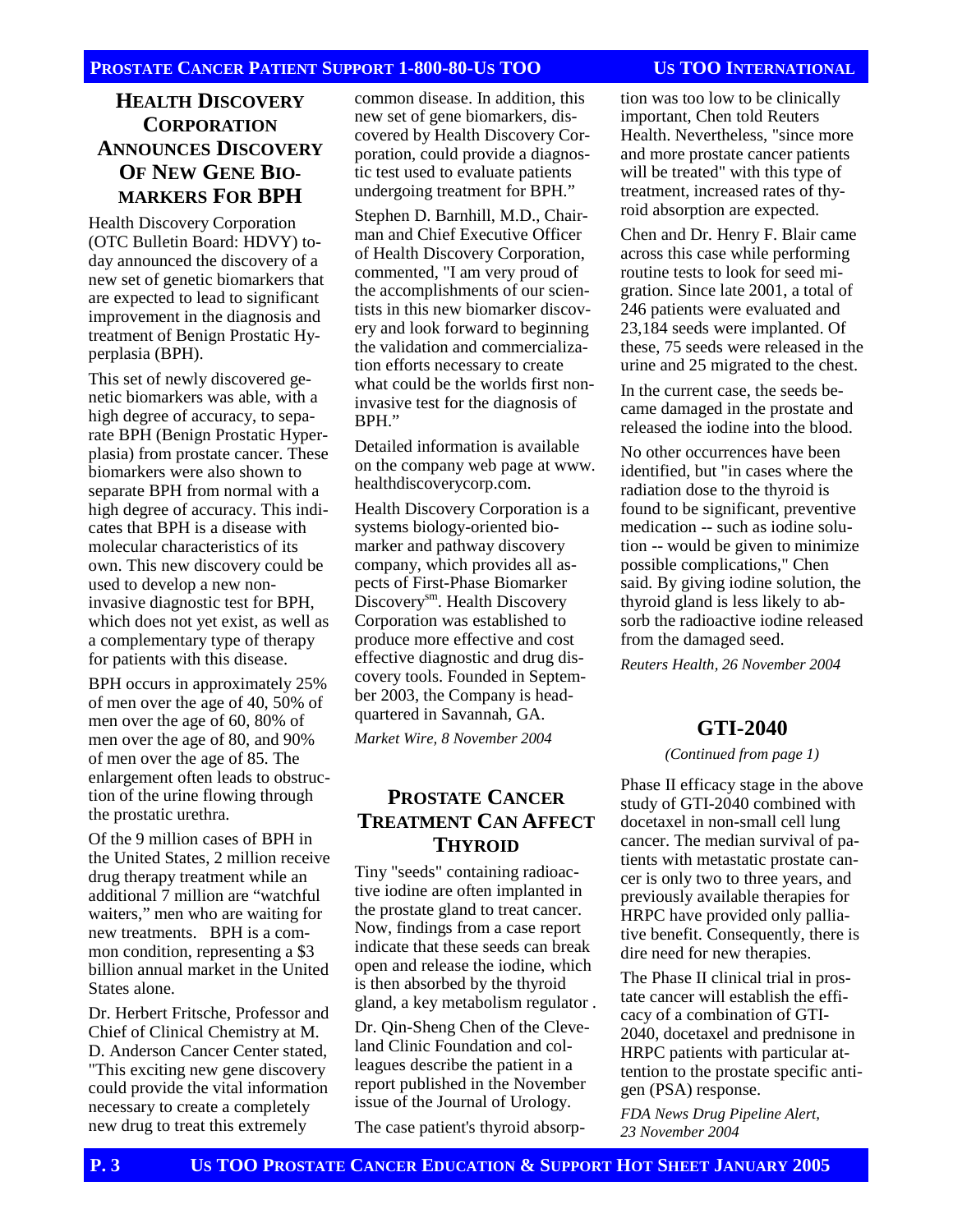#### **GREEN TEA**

*(Continued from page 1)* 

"GTP also led to increased levels of one of the binding proteins for IGF-1, the insulin growth factor binding protein-3. These observations bear significance in light of studies that indicate increased levels of IGF-1 are associated with increased risk of several cancers, such as prostate, breast, lung and colon."

GTP modulation of cell growth via the IGF-1 axis coincides with limited production or phosphorylation of key cell survival proteins, including PI3K, Akt and Erk1/2, the research indicated. The PI3K molecular pathway in cells, which includes Akt and Erk1/2, works to promote cell survival, rather than programmed cell death (apoptosis).

GTP also caused reduced expression of proteins known to be associated with the metastatic spread of cancer cells. GTP inhibited the levels of urokinase plasminogen activator as well as matrix metalloproteinases 2 and 9, cellular molecules linked to the metastasis.

The green tea polyphenols contributed to minimizing tumor development by governing the amount of vascular endothelial growth factor (VEGF) in the serum of the prostate cancer mouse model. The reduction of VEGF may result from GTP-induced suppression of IGF-1 levels. By reducing the amount of VEGF, GTP works to minimize nutrients supporting tumor growth.

Mukhtar's colleagues included Vaqar Mustafa Adhami, Imtiaz Ahmad Siddiqui, and Nihal Ahmad from the Univ. of Wisconsin; and Sanjay Gupta from Case Western Reserve University. For more information, please contact: Russell Vanderboom, Ph.D. by e-mail at vanderboom@aacr.org

*American Association for Cancer Research website, 1 December 2004* 

### **ORAL PHENOXODIOL RE-PORTED TO SLOW DIS-EASE PROGRESSION IN LATE STAGE PROSTATE CANCER PATIENTS**

Marshall Edwards, Inc., released the final results of a small-scale clinical study of the investigational anti-cancer drug, phenoxodiol, in patients with hormone-refractory prostate cancer (HRPC). The results, presented on the evening of November 19 to the American Association of Cancer Research (AACR) conference on Basic, Translational and Clinical Advances in Prostate Cancer, held in Bonita Springs, Florida, showed that phenoxodiol has a potent ability to slow down the rate of cancer progression as evidenced by PSA levels and clinical status.

Phenoxodiol (oral dosage formulation) is being developed as a treatment for HRPC, both as a first-line chemotherapy, and as a secondline chemotherapy for patients who have failed to respond to docetaxel.

Phenoxodiol is an investigational drug and has not been approved for marketing by FDA. Under U.S. law, a new drug cannot be marketed until it has been investigated in clinical trials and approved by the FDA as being safe and effective for the intended use.

clinical study was conducted in two Australian hospitals. Nineteen men with HRPC were treated with phenoxodiol daily for 3 weeks each month for 6 months. All men had advanced, metastatic disease, and entered the trial with rising PSA levels. The primary objectives of the study were to examine (a) the safety and tolerability of phenoxodiol in men with HRPC, (b) the ability to maintain a steadystate of phenoxodiol in the blood, and (c) the effect of phenoxodiol on PSA levels and disease progression. The main purpose of the

study was to shows clinical benefit thereby justifying a large-scale study to determine whether phenoxodiol can reduce tumor progression. Another purpose was to determine an appropriate dosage of phenoxodiol to be used in such a study.

Patients received one of four different dosages of phenoxodiol – 20, 80, 200 or 400 mg each 8 hours for 6 months or until disease progression. Patients considered to have derived a clinical benefit from phenoxodiol after 6 months continued on 200 mg phenoxodiol until disease progression.

Phenoxodiol produced a doseresponse effect in terms of disease progression and PSA levels, with the 20 mg dose producing no discernible effect, the 80 mg dose an intermediate effect, and the 200 and 400 mg doses producing a marked effect.

Increasing doses of phenoxodiol resulted in a progressive and marked increase in the time taken for the disease to progress. In the 20 and 80 mg dose groups, all patients had shown disease progression by the end of the study, with average times to progression of 10 and 17 weeks, respectively. However, in the 200 and 400 mg dose groups, 2 of 4 and 3 of 4 patients respectively had no evidence of disease progression at 6 months. PSA levels in 5 patients without disease progression at 6 months were at or below baseline levels.

Two of four patients in the 200 mg dose group, and 3 of 4 patients in the 400 mg dose group showed a PSA response, which taken together with the disease progression data suggests that phenoxodiol monotherapy is exerting a significant anti-tumor effect.

Phenoxodiol was well tolerated in all patients, with no toxicities being reported, including at dosages of 400 mg administered for 6 months, followed by 200 mg for up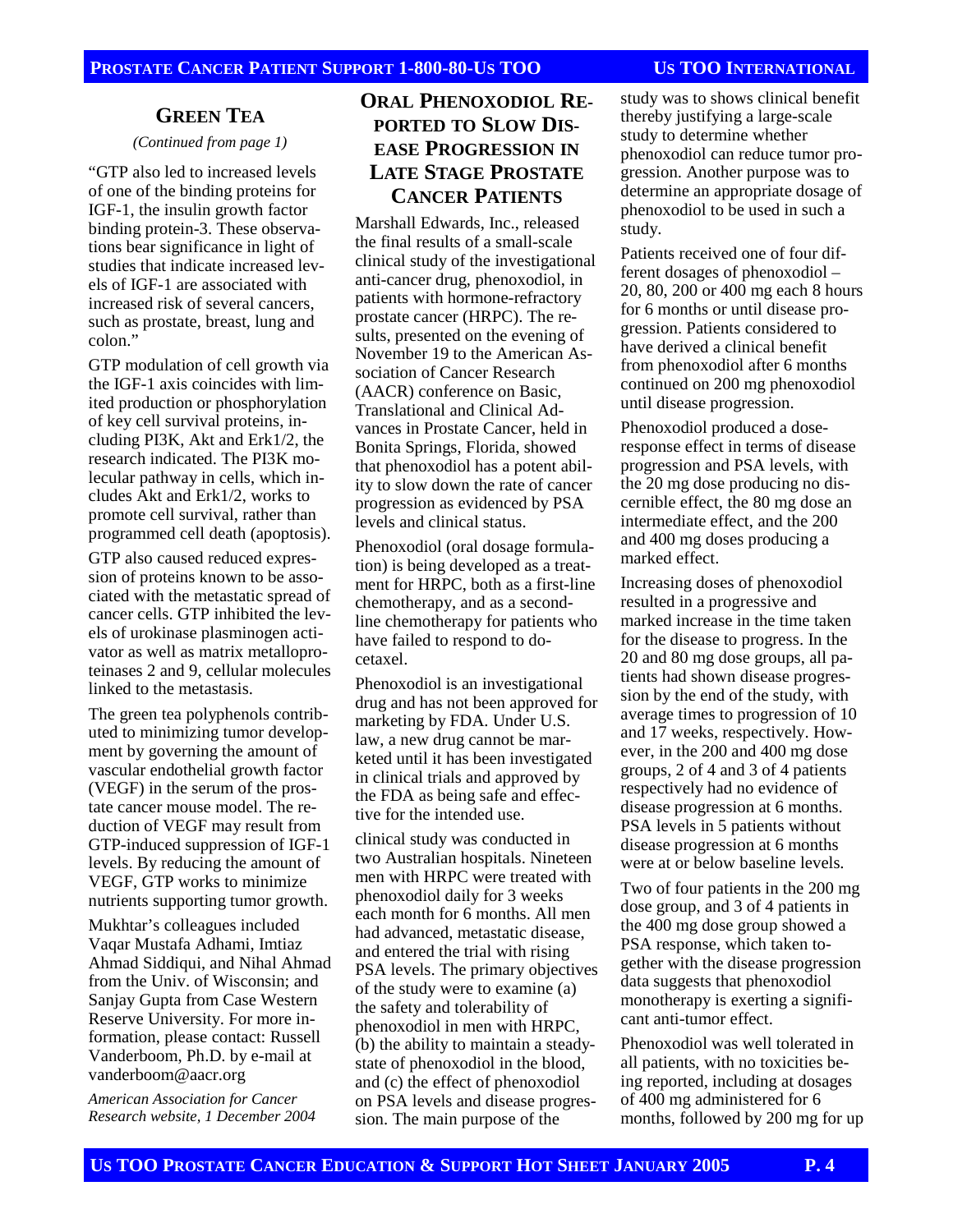#### **PROSTATE CANCER PATIENT SUPPORT 1-800-80-US TOO US TOO INTERNATIONAL**

#### to a further 18 months.

Professor Graham Kelly PhD, Chairman, Marshall Edwards, Inc., who presented the data at the conference on behalf of the investigators, said, "These results give us optimism that with phenoxodiol we can slow the rate of tumor progression to the point where we can make a real difference to the survival of men with such advanced cancer. Current therapies offer only modest extensions of life to about half of patients with HRPC, but at the cost of significant toxicity to most men receiving the treatment. Our aim with phenoxodiol is to deliver meaningful prolongation of life in a significant number of patients, with little or no toxicity."

 A Phase IIb/IIIa multi-center, international, clinical trial known as the COMPACT (Comparison of Phenoxodiol Against Conventional Therapy) Study in men with HRPC using a phenoxodiol dosage of 400 mg currently is being established.

Phenoxodiol is an investigational product that regulates signal transduction pathways in cancer cells resulting in the break down of the intra-cellular proteins - XIAP (Xlinked Inhibitor of Apoptosis Protein) and FLIP (Fas Ligand Inhibitory Protein) - which block the ability of the cancer cell to undergo apoptosis via the death receptor mechanism. While these proteins play a vital role in preventing unintentional cell death in healthy cells, they are overexpressed in many forms of cancer, as well as being associated with the development of resistance to anti-cancer drugs.

Phenoxodiol is an investigational drug (is not approved in the US).

More information on phenoxodiol and on the Novogen group of companies can be found at www. marshalledwardsinc.com and www.novogen.com.

*Marshall Edwards website 22 November 2004* 

## **AIM-PC TRIAL EVALUATES A NEW RESEARCH DRUG FOR METASTATIC AIPC**

MedImmune, Inc., a biotechnology firm based in Gaithersburg, MD, is currently sponsoring a phase II clinical research trial—"Androgen Independent Metastatic Prostate Cancer (AIM-PC) Trial"—to evaluate a possible new approach to stopping the progression of prostate cancer and reducing bone loss that may follow treatment.

The researchers will evaluate the anti-tumor activity of the investigational drug, Vitaxin®, when added to zoledronic acid plus the current FDA-approved chemotherapy regimen for men with metastatic, androgen independent prostate cancer: docetaxel and prednisone This randomized open-label clinical trial is being conducted at medical sites throughout the U.S. and other countries.

In men with metastatic prostate cancer that has progressed despite hormone therapy, currently approved treatments cannot cure it and long-term survival rates remain low. Clinical trials are not right for everyone, but they are an important option to understand and consider.

If you have prostate cancer that has progressed after starting androgen deprivation therapy, which includes prior orchiectomy or medications that lower your testosterone level, and you are interested in learning more about the AIM-PC clinical trial, please visit the Web site at www.aim-pc.com or call 1- 866-289-1385.

*If you are interested in having a physician who is conducting the AIM-PC trial speak to a support group in your area, please call 1-866-289-1359.* 

*Matthews Media Group 17 December 2004* 

# **PROSTATE CANCER CARE**

**IMPROVES IN THE UK** 

Men in England who have prostate cancer are being seen quicker and receiving better care, a government report shows.

It examines the progress made in the management of the disease since the NHS Prostate Cancer Programme was introduced four years ago.

Around 98% of men with suspected prostate cancer see a consultant within two weeks of an urgent referral by a GP, compared to 40% in 1997. Prostate cancer campaigners welcomed the report but called for more action.

Dr Chris Parker, of the Prostate Cancer Charter for Action, said: "Prostate cancer is a big killer and it is right we continue to make tackling prostate cancer our priority. "Although there has been encouraging progress on tackling prostate cancer there is still a lot to do".

The NHS Prostate Cancer Programme was the first of its kind, and aimed to focus attention on the most commonly diagnosed cancer in men in England and the second biggest cancer killer in men.

Prostate cancer is the only cancer with a government spending target for research - the target of £4.2 million was reached in 2003/04.

In addition, the number of consultant urologists has increased by 40% - to a total of 503 consultants now compared to 343 in 1997.

#### Pioneering techniques

Launching the report, Health Minister, Lord Warner said: "We take prostate cancer very seriously.

"That is why four years ago we published the programme to give prostate cancer the priority it deserves.

"As a result a lot of excellent pro-

*(Continued on page 6)*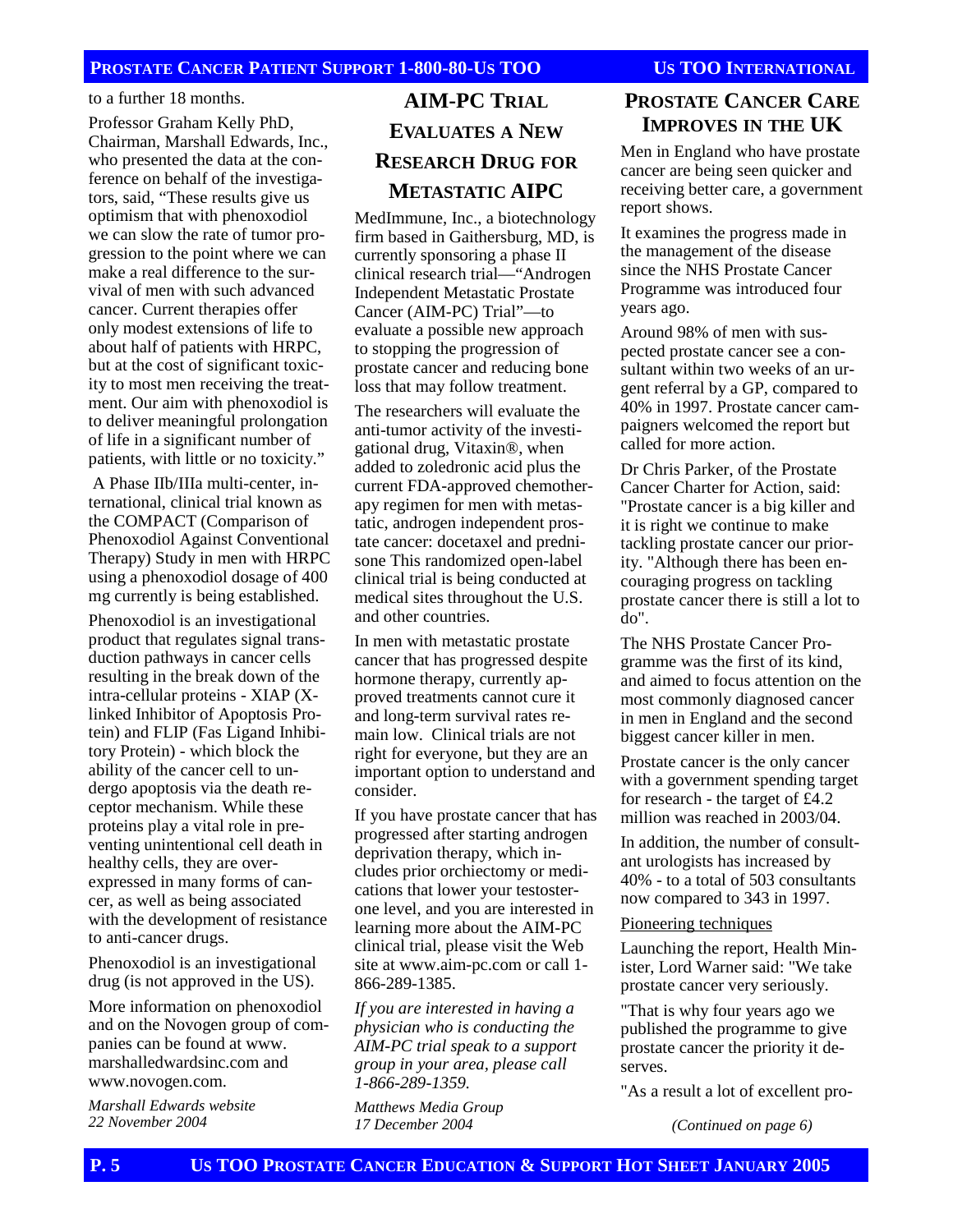### **UK PROSTATE CANCER**

*(Continued from page 5)* 

gress has been made. Patients are being seen more quickly and are getting better care."

He added: "Making sure patients have access to the latest treatments is key to reducing the suffering caused by this condition - that is why prostate cancer is the only to have a specific target for government spending on research.

"This will help to ensure that patients get the benefit of pioneering new techniques like high intensity focused ultrasound for which clinical trials are due to begin early next year."

John Neate, chief executive of The Prostate Cancer Charity, said: "The government's report provides an essential round-up of advances made across the board over the past four years in prostate cancer research, NHS services and information.

"It will form an important baseline for evaluating future improvements." But he added: "We are still in the foothills of the battle against prostate cancer, with a mountain still to climb.

"We need to see a continuing revolution in our approach to this major disease - with increased investment in professional staff, strengthened NHS team working, 'male friendly' primary care services and focused research to secure improved prostate cancer testing and treatments."

*BBC News, 9 November 2004 http://news.bbc.co.uk/go/pr/fr/-/1/hi/ health/3995377.stm*

## **NIH STUDY TO COMPARE PROSTATE SURGERY AND DRUGS**

The Minimally Invasive Surgical Therapies (MIST) Consortium for Benign Prostatic Hyperplasia (BPH) has launched a new study to compare long-term benefits and risks of transurethral needle ablation (TUNA) and transurethral microwave thermotherapy (TUMT) to a regimen of the alpha-1 inhibitor alfuzosin and the 5-alpha reductase inhibitor finasteride. The National Institute of Diabetes and Digestive and Kidney Diseases at NIH, part of the Department of Health and Human Services, is investing more than \$15 million in the study.

TUNA and TUMT use heat to destroy part of the enlarged prostate to improve urine flow and symptoms. Early studies suggest that these procedures reduce the occurrence of erection or bladder control side effects, which occur more often with the traditional surgery for BPH, known as transurethral resection of the prostate (TURP).

TUNA and TUMT are said to be minimally invasive in part because they typically are done with local anesthesia and men go home the same day, whereas TURP requires general anesthesia and an overnight hospital stay. As for drug therapy, a recently published large randomized study showed that a regimen of finasteride (Proscar) and the alpha-1 inhibitor doxazosin (Cardura) prevents progression of BPH in a significant percentage of symptomatic men and it helps men at high risk avoid surgery.

"It's easy to see why drug therapy, TUNA and TUMT have been embraced by many urologists and patients," said Leroy M. Nyberg Jr., Ph.D., M.D., director of NIDDK's urology trials. "Yet, we don't know which treatment is more effective in the long run and, for the most part, who would be better served by the drug combination versus one of the minimally invasive therapies."

By July 2006, researchers plan to have recruited and randomly assigned more than 700 men with moderate to severe symptoms and no prior prostate surgery to one of

the three MIST therapies. The men, age 50 and over, will be followed closely for 3 to 5 years, to see who after treatment develops urinary retention, urinary tract infection or unacceptable incontinence; requires more treatment; and failure to improve symptomatically by at least 30 percent.

In 2000, BPH accounted for about 8 million office visits, 117,000 trips to emergency rooms, 105,000 hospital stays and 87,400 TURPs. BPH also cost patients and insurers about \$1.1 billion, without considering nutritional supplements and 2.2 million prescriptions, according to NIDDK's Urologic Diseases in America interim compendium, released this spring.

MIST will also compare TUNA to TUMT and seeks to identify men best suited for each of the three therapies. Changes in sexual function, ejaculation, bladder changes, PSA, prostate size and shape, and ratio of various prostate tissues; and pain before, during and after surgery, among other parameters, will be tracked in search of characteristics predicting likely outcome and effectiveness of therapies.

"Having a protocol to fit the man to the therapy without having to try each treatment along the way should translate into lower costs and more-satisfied patients," said John W. Kusek, Ph.D., a clinical trials expert at NIDDK.

MIST therapies are approved by FDA, but relative benefits, risks and cost were never compared. Further, there have been few rigorously conducted randomized trials of the minimally invasive surgical approaches. "Previous studies of TUMT and TUNA haven't looked at side-effects and symptom relief long-term but, after we've finished MIST, men and their doctors should be a lot smarter about the options," said Kusek.

*Vidyya Medical News Service 18 November 2004*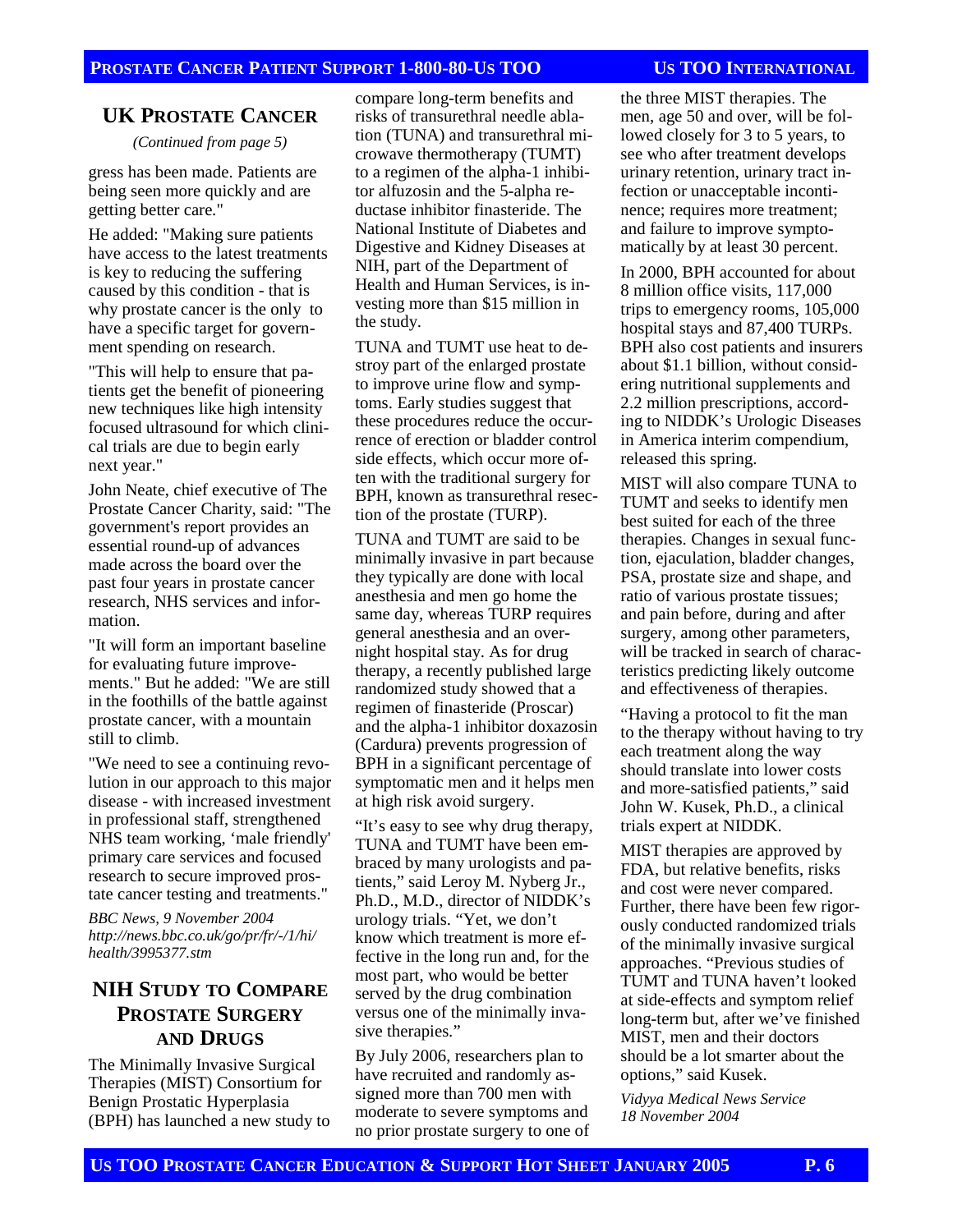## **US TOO ANNOUNCES NEW PROSTATE CANCER PATIENT'S GUIDE TO HORMONAL THERAPY**

As part of our continuing mission to provide strong, patient-focused, educational content and information, Us TOO is producing a Prostate Cancer Patient's Guide to Hormonal Therapy, which will be available on Us TOO's Web site (www.ustoo.org) in January and distributed to the chapters early next year. Hormonal therapy is being used to treat more men at earlier stages of prostate cancer than ever before. The brochure will describe hormonal therapy and how is it done, and detail side effects that can occur while taking it.

"Hormonal therapy was usually reserved for the treatment of metastatic prostate cancer. Today, we're seeing the benefits of using this therapy on localized disease as well. That said, it is important that patients are aware of hormonal therapy's benefits and potential side effects. This brochure will serve as an excellent resource in helping to educate those individuals," stated Us TOO Treasurer Greg Bielawski, who has been treated with hormonal therapy.

Funding for the brochure comes from TAP Pharmaceuticals.

#### **EFFECT OF TOMATO OIL ON PRECANCEROUS PROSTATE CHANGES**

Lycopene, an antioxidant commonly found in tomatoes and tomato-based products, is commonly perceived to reduce the risk of developing prostate cancer.

A new study at Northwestern University seeks to determine whether natural tomato oil with a high concentration of lycopene may reverse or delay progression of high-grade prostatic intraepithelial neoplasia (HGPIN), a condition in which abnormal cells form within the prostate and which is the strongest risk factor yet identified for the development of prostate cancer.

The study is headed by Peter Gann, M.D., professor of preventive medicine at the Northwestern University Feinberg School of Medicine and a member of the cancer epidemiology and prevention program at The Robert H. Lurie Comprehensive Cancer Center of Northwestern University.

Lycopene has been found to have anti-tumor activity in a number of laboratory studies. Also, it has been used in a number of cancer studies in humans (e.g., lung, stomach and prostate cancers) that demonstrated a lower cancer rate in people with a high dietary intake of lycopene.

Research has shown an over 20 percent reduced risk for developing prostate cancer in men who ate more cooked tomato products, such as tomato sauce. Additional studies showed that cooking tomatoes and eating them with oil substantially increases the bioavailability of lycopene.

The National Cancer Institutesponsored study at Northwestern will use tomato extract (literally, tomato oil) from non-genetically modified tomatoes raised in Israel and specially grown to be high in lycopene content.

Results of the study will be useful for clarifying the mechanisms of action of lycopene in the prostate, for designing phase III clinical studies and, more generally, for determining the chemopreventive potential of this relatively nontoxic dietary compound.

"Prostate cancer is a rational target for chemoprevention because of its high public health burden and relatively slow growth rate," Gann said.

"Although early surgical treatment of prostate cancer might be effective, it involves substantial discom-

fort. This, plus the wide variability in the biological behavior of prostate cancer, makes over-treatment a persistent and serious concern," Gann said.

To qualify for the lycopene HGPIN study, participants must be men age 40 and older; have had a biopsy indicating HGPIN without cancer within the last two years; be ambulatory, capable of self-care and able to perform light or sedentary work; be willing to limit intake of lycopene-containing foods, as well as supplements containing lycopene during the study period; have no prior cancer (except basal cell or squamous cell skin cancer) or complete remission for at least five years.

*Newswise, 8 November 2004* 

#### **FACTS TO KNOW ABOUT PROSTATE CANCER**

- Prostate cancer hits 1 in 6 men.
- Men should begin annual testing by ages 40-50, depending on race and family history.
- African American men have the highest prostate cancer rate in the world. Every 100 minutes an African American man dies from prostate cancer.
- About 30,000 men will die from prostate cancer this year alone. One every 18 minutes.
- Obesity is a significant predictor of prostate cancer occurrence and death. Men with a body mass index over 32.5 have about one-third greater risk of dying from prostate cancer.
- High Cholesterol in obese men may also be a strong indicator of increased occurrence and death of prostate cancer.
- Veterans who were exposed to Agent Orange may develop prostate cancer at higher rates.
- Prostate Cancer is the most commonly diagnosed non-skin cancer among American men.